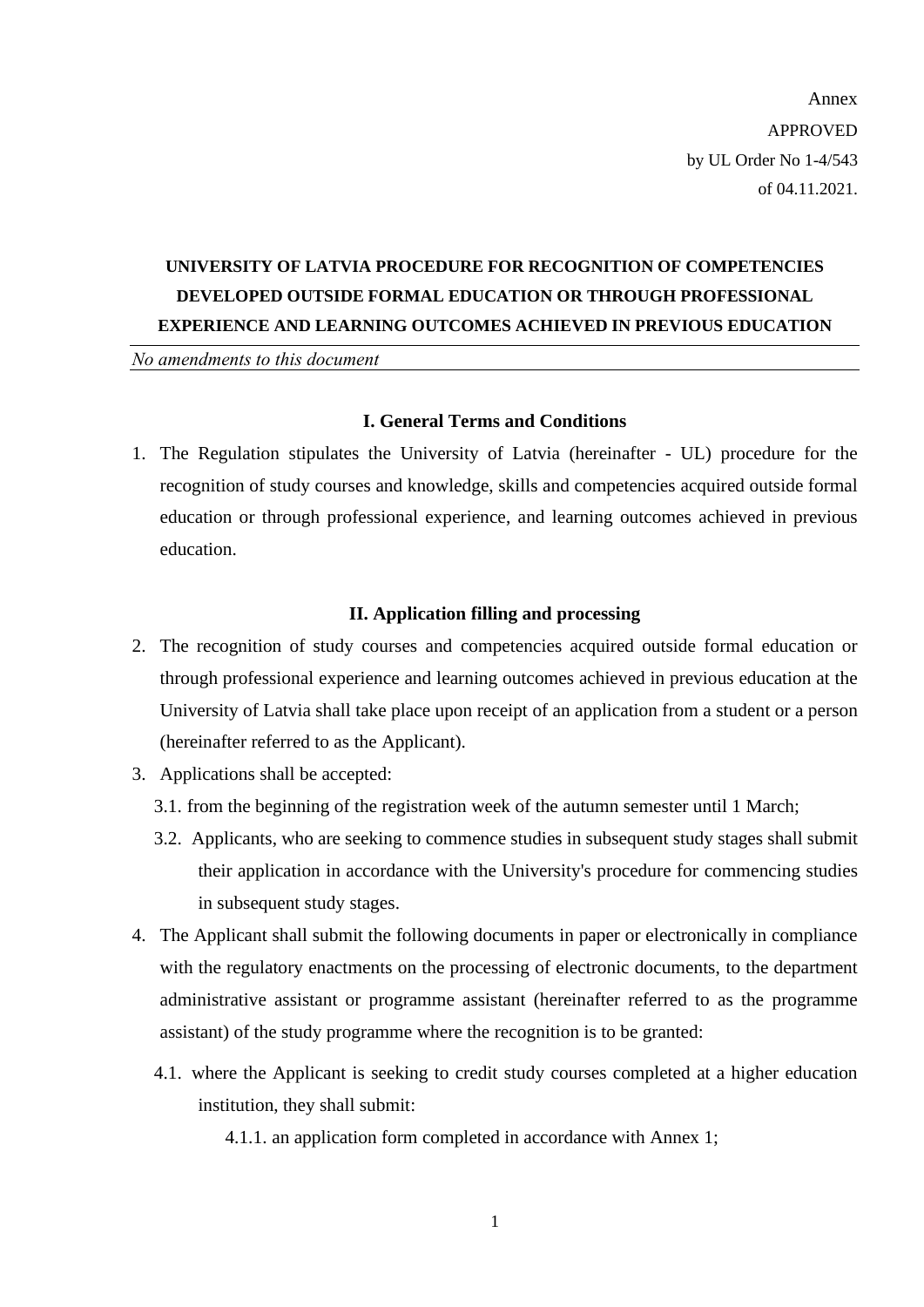- 4.1.2. a copy (upon presentation of the original) of the document from the higher education institution certifying that they have completed the study course and an English translation thereof
- 4.1.3. a description of each recognised study course approved by the higher education institution in Latvian or English, if they are not available in full on the website of the higher education institution or in the UL Information System (hereinafter - LUIS). Upon the consent of the study programme director, course descriptions may also be accepted in another language;
- 4.1.4. Applicants returning after studying at higher education institutions abroad as part of international programmes shall submit the original contract (European Credit Transfer and Accumulation System (ECTS) study contract, Erasmus+ student placement contract, etc.) with the signature of the foreign higher education institution if on paper, or a transcript if signed in the system, instead of the abovementioned documents;
- 4.2. where the Applicant is seeking to credit competences and learning outcomes acquired outside formal education or through professional experience (hereinafter referred to as 'competencies and outcomes'), they shall submit:
	- 4.2.1. an application form completed in accordance with Annex 2;
	- 4.2.2. copies of documents (upon presentation of the original) attesting to the competencies and results achieved;
- 4.3. where the Applicant is seeking to credit study courses for the purpose of commencing studies in subsequent study stages, the recognition of the courses shall be initiated on the application for commencing studies in subsequent study stages.
- 5. The programme assistant shall register the Applicant's application and enter the data in LUIS<sup>1</sup>.
- 6. The programme assistant, in consultation with the programme director if required, shall forward the application and accompanying documents:
	- 6.1. to the programme director, where the Applicant requires the recognition of study courses taken:
		- 6.1.1. within the framework of international study mobility and in the cases stipulated in Paragraph 35 of the Regulations of Study Programmes and Continuing Education Programmes of the University of Latvia, where the study courses have been previously agreed with the study programme director;

<sup>&</sup>lt;sup>1</sup> Until the technical solution in LUIS is in place, the recognition procedure may be performed in print format.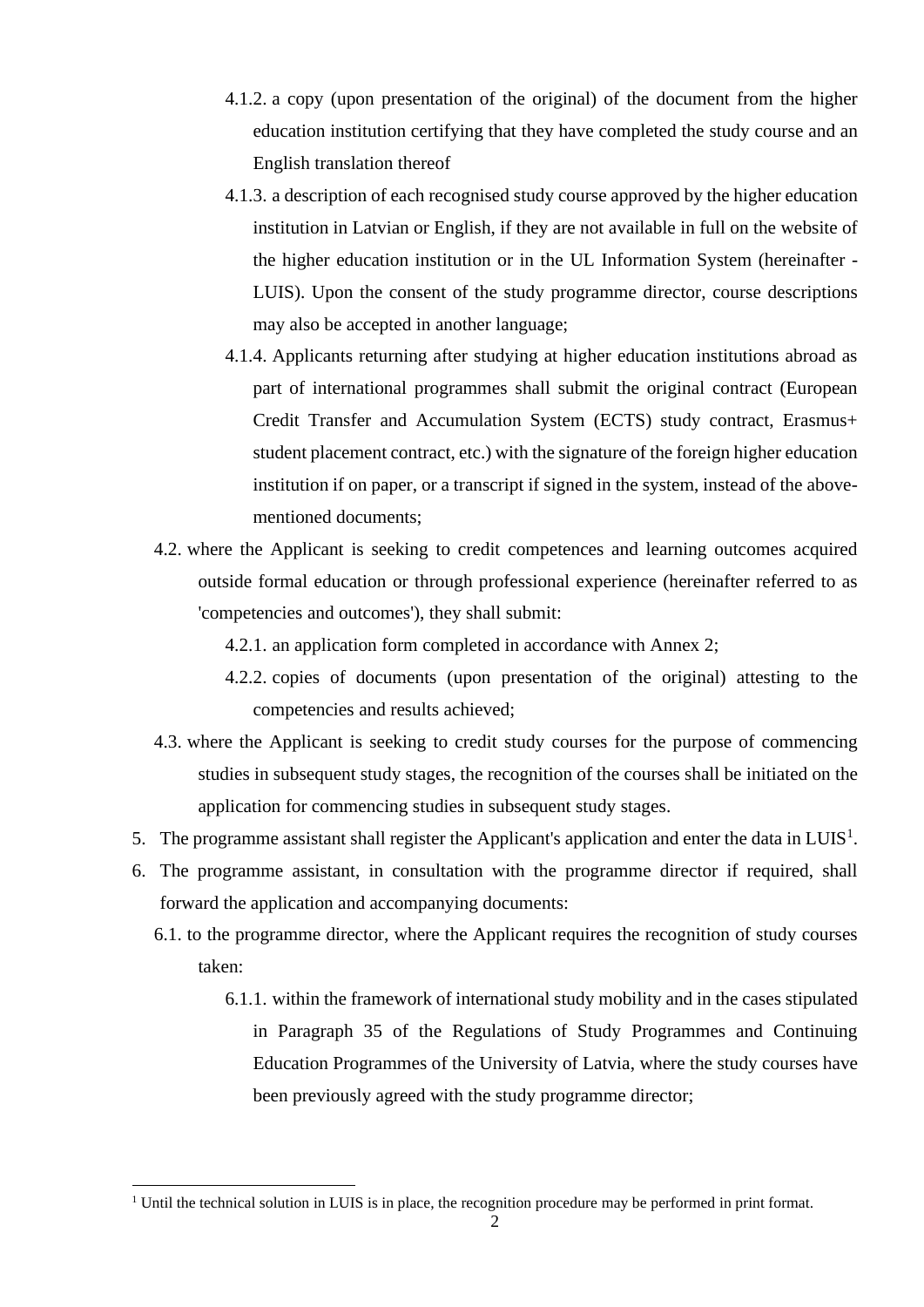- 6.1.2. within a joint or mutually integrated study programme under a cooperation agreement;
- 6.1.3. within a mutually agreed and compatible study programme or part thereof that provides for the same learning outcomes and admission at subsequent study stages;
- 6.1.4. as free electives or Part C courses at other universities;
- 6.1.5. within the same study programme when resuming your studies;
- 6.2. to the Secretary of the Recognition Committee (hereinafter referred to as the Committee) of the relevant competencies acquired outside formal education or through professional experience, where the applicant is seeking to credit competencies and learning outcomes, as well as study courses taken in cases other than those listed in points 6.1.1 to 6.1.5.

### **III. Recognition process for study courses, competencies and learning outcomes**

- 7. In assessing and recognising study courses, competencies and learning outcomes, the study programme director and the Committee shall comply with:
	- 7.1. prerequisites for the recognition of study courses, competencies and learning outcomes specified in the regulations of the Cabinet of Ministers and cases when the examinations specified in the study course or module are mandatory;
	- 7.2. the regulation stipulating the UL procedure for the recognition of knowledge, skills and competencies acquired outside formal education or through professional experience, and learning outcomes achieved in previous education as well as the recognition and alignment of academic activity;
	- 7.3. when recognising study courses, the level, content, scope and learning outcomes (acquired knowledge, skills and competence) of the study course shall be taken into account in accordance with the requirements of the programme, as well as the topicality and relevance of the learning outcomes to the stage of development of the relevant branch or sub-branch of science, taking into account the time elapsed since the study course to be recognised was completed.
- 8. The process of recognition of study courses when an application has been sent to the programme director:
	- 8.1. the Director of the study programme shall, in the cases referred to in Paragraph 6.1 of this Regulation, take a decision on the recognition of the study courses within one month of receipt of the applicant's application or within one week in the case referred to in Paragraph 3.2 of the Regulation, using the study programme plan in force;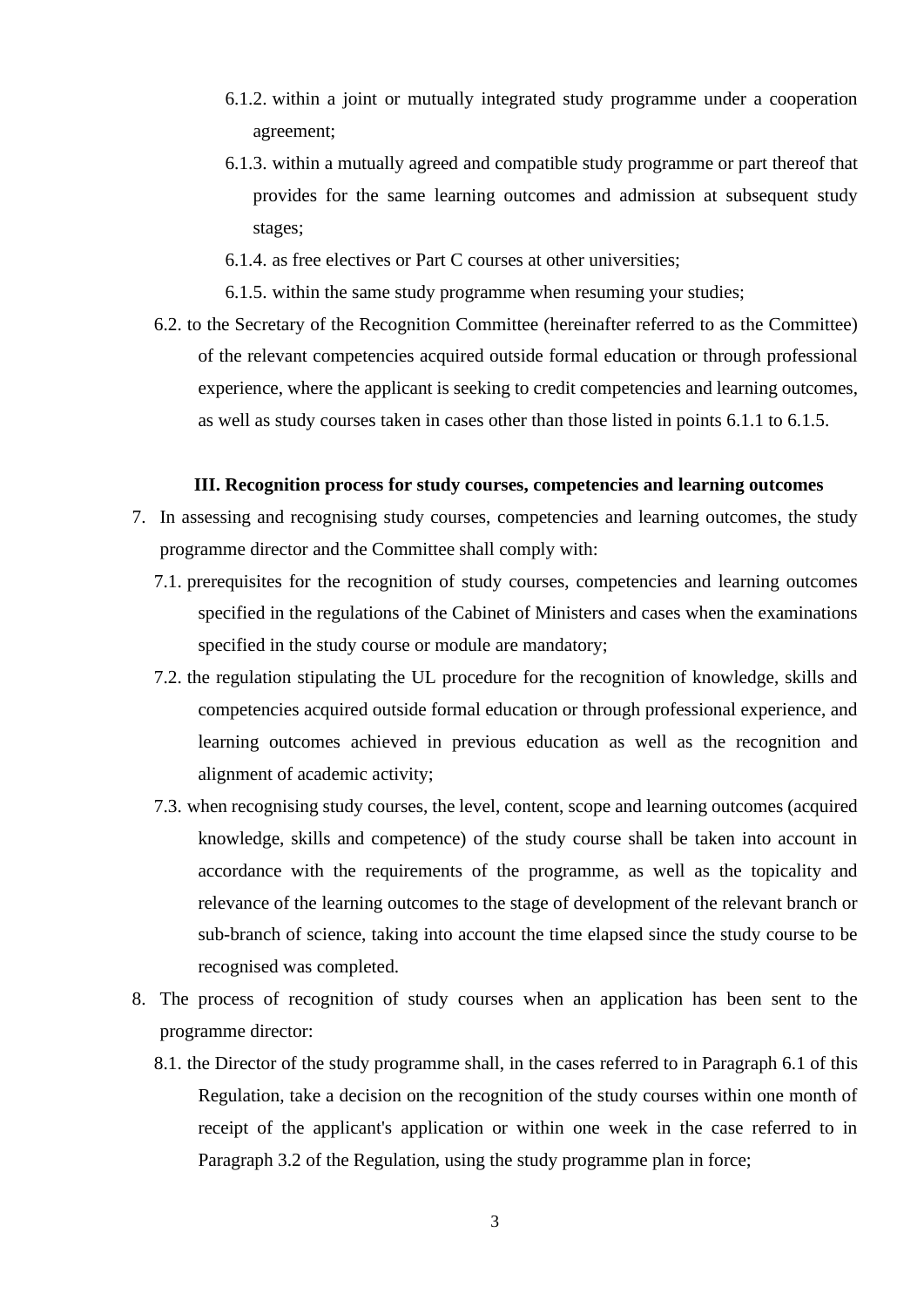- 8.2. where the programme director determines that further assessment is required for the recognition of the study course, including the examination of the student's or applicant's knowledge, the programme assistant shall refer the application with the enclosed documents and the programme director's proposal to the appropriate Committee for consideration;
- 8.3. where the programme director decides not to recognise the courses, the decision shall include the reasons for the refusal;
- 8.4. the Director of the study programme shall draw up the decision on the recognition of the study courses in accordance with Annex 1 to this Regulation and forward it to the programme assistant for the applicant's information.
- 9. The process of recognition of study courses, competencies and learning outcomes by the Committee:
	- 9.1. Upon receiving the Applicant's application, the Committee shall, within four months in the case of recognition of knowledge, skills and competencies acquired outside formal education or through professional experience, or within one month in the case of recognition of study courses or learning outcomes obtained in previous education, or within one week in the case referred to in Paragraph 3.2 of this Regulation, examine the Applicant's application and the accompanying documents and take a decision on the recognition of study courses, competencies and learning outcomes, as well as on the need for an examination to assess the study courses, competencies and learning outcomes;
	- 9.2. where the Committee has decided that an examination is necessary, it shall indicate the name and code of the module or study course in which the examination is to be taken, as well as the examination requirements and the deadline by which the examination is to be taken;
	- 9.3. The Applicant's academic and/or professional knowledge and skills are assessed in the examination by a member of the teaching staff or a committee of members of the teaching staff appointed by the Committee. The teaching staff member or committee shall assess the Applicant's knowledge, skills and competence in the examination within the scope of the requirements for the acquisition of the credits or part thereof formulated in the relevant course description, verifying the relevance of the applicant's knowledge, skills and competence to the learning outcomes of the specific study course, and shall issue a written opinion (Annex 4). The opinion shall be handed in by the teaching staff member:
		- 9.3.1. to the Committee, which shall take its decision, and its secretary shall enter the information in LUIS;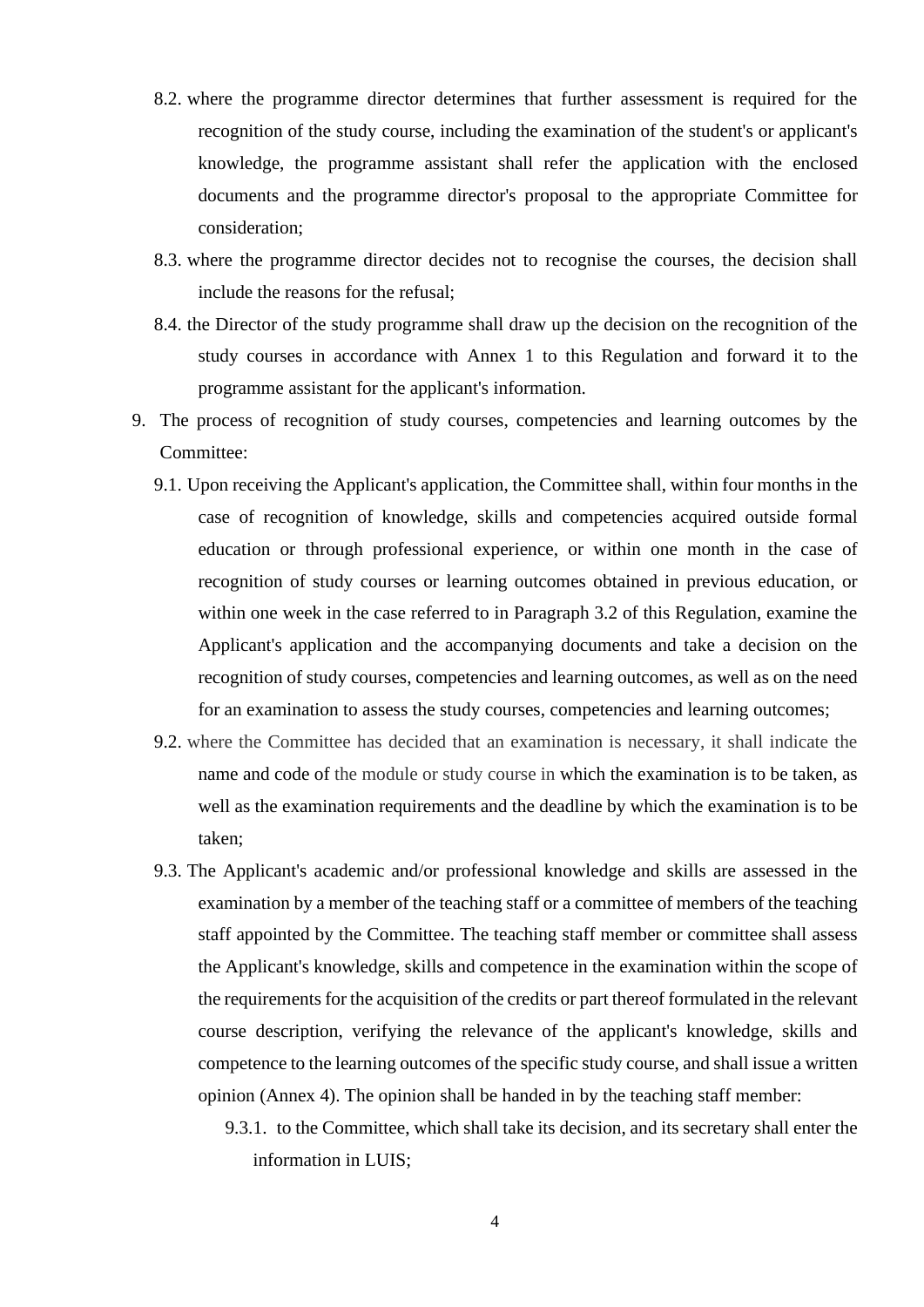9.3.2. if the decision of the board of examiners is conditional in accordance with Paragraph 13.2 of this Regulation, the opinion shall be forwarded to the programme assistant who shall enter the information in LUIS on the basis of the decision of the board of examiners and the opinion.

#### **IV. Decision making**

- 10. The quorum of the Committee shall be three or more members. The Chairperson or Vice-Chairperson and the Secretary of the Committee shall be present at the meeting of the Committee. If fewer than three members of the Committee are present, the Chairperson of the Committee shall convene a further meeting to consider the matter. The meetings of the Committee shall be open to the public. The minutes of the meetings of the Committee shall be kept (Annex 5).
- 11. The Committee shall take its decisions by a majority of the members present. In the event of a tie, the vote of the Chairperson of the Committee, or of the Vice-Chairperson if the Chairperson is not present, shall prevail.
- 12. If the Committee has decided to recognise a study course, competence and outcomes, the decision shall indicate the amount of the recognised study course or competence and outcomes in credit points, as well as the name of the study programme, study course or study module where the credits of the recognised competence and outcomes may be counted.
- 13. If the Committee has decided that an examination is necessary, then:
	- 13.1. the decision of the Committee shall specify the requirements of Paragraph 9.2 of this Regulation and shall be accompanied by a description of the relevant study course;
	- 13.2. the Committee may adopt a conditional decision stipulating that the study course or the competencies and learning outcomes shall be recognised if the examination is passed or not recognised if the examination is failed or not taken.
- 14. If the Committee decides not to recognise the study course or the competencies and outcomes, the decision shall include the reasons for the refusal.
- 15. Decisions of the Committee on the recognition of study courses shall be drawn up in accordance with Annex 1 to this Regulation. The decision shall be registered in the LUIS.
- 16. Decisions of the Committee on the recognition of competencies and outcomes shall be drawn up in accordance with Annex 3 to this Regulation. The decision shall be registered in the LUIS.
- 17. An individual decision is taken for each applicant.

#### **V. Applicant information and storage of the file**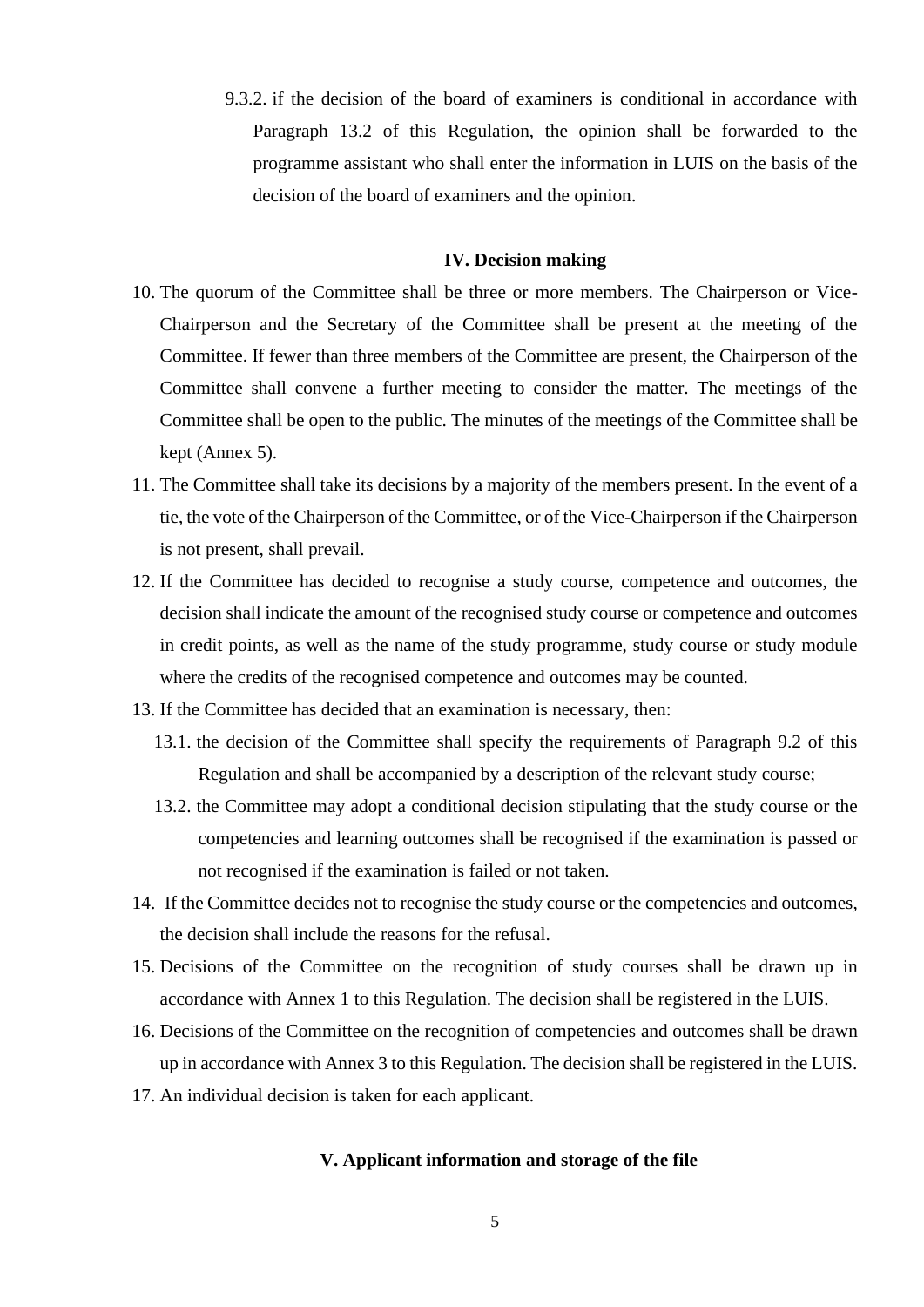- 18. The decision on the recognition of the study course or the competencies and learning outcomes shall be sent to the Applicant in a form (paper or electronic) agreed in advance with the Applicant within five working days from the date of the decision.
- 19. The Applicant may appeal against the decision in accordance with the procedure established by the Law on Higher Education Institutions.
- 20. The documentation of the recognition of studies shall be enclosed in the student's personal file. If the applicant is not a student of the University, a personal file shall be created and added to the documentation and kept in the Department of Student Services.

#### **VI. Presentation of the recognition in the Diploma Supplement**

- 21. For students at the University of Latvia, information on recognised study courses or learning outcomes is provided in the Diploma Supplement.
- 22. In the case of recognition of study courses, the following shall be indicated in the Diploma Supplement:
	- 22.1. the name of the recognised course;
	- 22.2. amount of credits, including ECTS credits;
	- 22.3. a "recognised/credited" rating or:
		- 22.3.1. for recognised UL courses, indicate the grade if it is in the 10-point system, or "pass" if the grade for the recognised course is in the pass/fail system or in the 5 point system;
		- 22.3.2. study stages (courses, modules, internships or final examinations) of study programmes covered by international inter-university agreements may be graded according to the national grading system of the partner institution where the study stage was completed, if agreed between the parties;
	- 22.4. the period during which the recognised courses were completed;
	- 22.5. the name of the country and higher education institution where the course was taken.
- 23. In recognition of competence and learning outcomes, the diploma shall include:
	- 23.1. the period during which the recognised competence and learning outcomes were acquired;
	- 23.2. the place or institution where the recognised competence and learning outcomes were obtained;
	- 23.3. the number and date of the decision of the Committee;
	- 23.4. the name of the recognised course;
	- 23.5. number of credits, including ECTS credits;
	- 23.6. an entry 'recognised/credited'.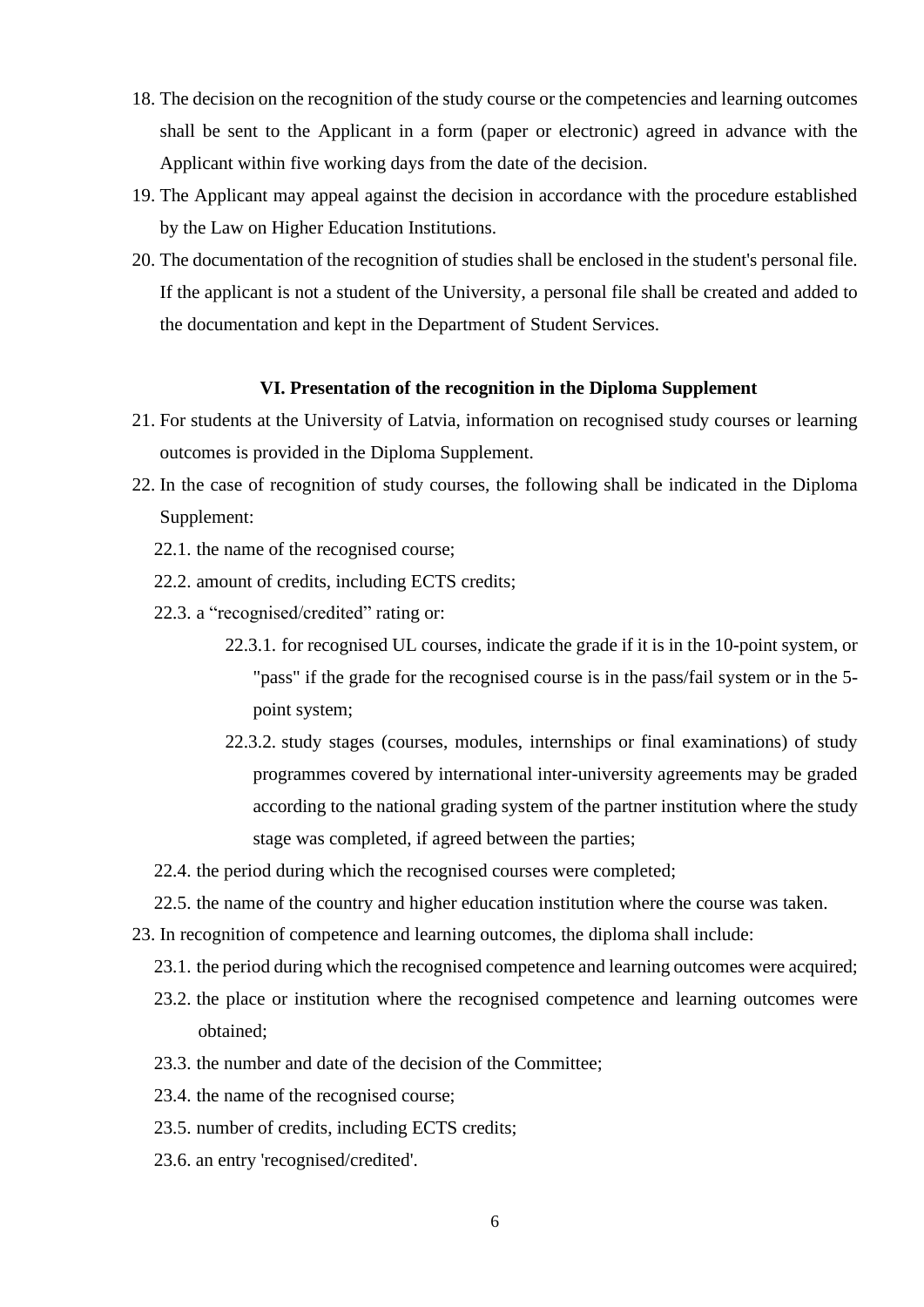

To UL procedure for recognition of competencies developed outside formal education or through professional experience and learning outcomes achieved in previous education

Application/decision for recognition of studies

| <b>Registration No.:</b>                                                                                      | Date:                                  |  |  |  |  |  |  |  |
|---------------------------------------------------------------------------------------------------------------|----------------------------------------|--|--|--|--|--|--|--|
| The applicant must fill in the blue fields and provide their proposal in the orange fields!                   |                                        |  |  |  |  |  |  |  |
| UNIVERSITY OF LATVIA                                                                                          |                                        |  |  |  |  |  |  |  |
| [Select level of study] study programme "Title" student/applicant                                             |                                        |  |  |  |  |  |  |  |
|                                                                                                               |                                        |  |  |  |  |  |  |  |
| (name, surname, student ID number or personal ID number)                                                      |                                        |  |  |  |  |  |  |  |
| (name of higher education institution in Latvian / in English)                                                |                                        |  |  |  |  |  |  |  |
| Click or tap to enter the date.<br>from:                                                                      | Click or tap to enter the date.<br>to: |  |  |  |  |  |  |  |
| Comparison of the study courses with the study courses of the study programme "Title" at [Choose study level] |                                        |  |  |  |  |  |  |  |
| I enclose an academic reference: select an item. issued: Click or tap to enter the date.                      |                                        |  |  |  |  |  |  |  |
| I enclose a course description: select an item. on<br>pages                                                   |                                        |  |  |  |  |  |  |  |
| In addition, I enclose copies of the following documents:                                                     |                                        |  |  |  |  |  |  |  |

| Study Course completed at another higher education            |                         | UL study programme course |                                    | Decision    | Additional   |                |                                                                                    |
|---------------------------------------------------------------|-------------------------|---------------------------|------------------------------------|-------------|--------------|----------------|------------------------------------------------------------------------------------|
| institution or in previous periods of study at the University |                         |                           |                                    | (Recognise/ | information, |                |                                                                                    |
| No.                                                           | Course title in Latvian | Volume                    | Course code and title <sup>2</sup> | Volume      | Progr.       | Dis/<br>Check) | including, in the case of<br>an examination, the title<br>of the study course, the |

<sup>&</sup>lt;sup>2</sup> Select courses from the UL study programme plan in LUIS or on the website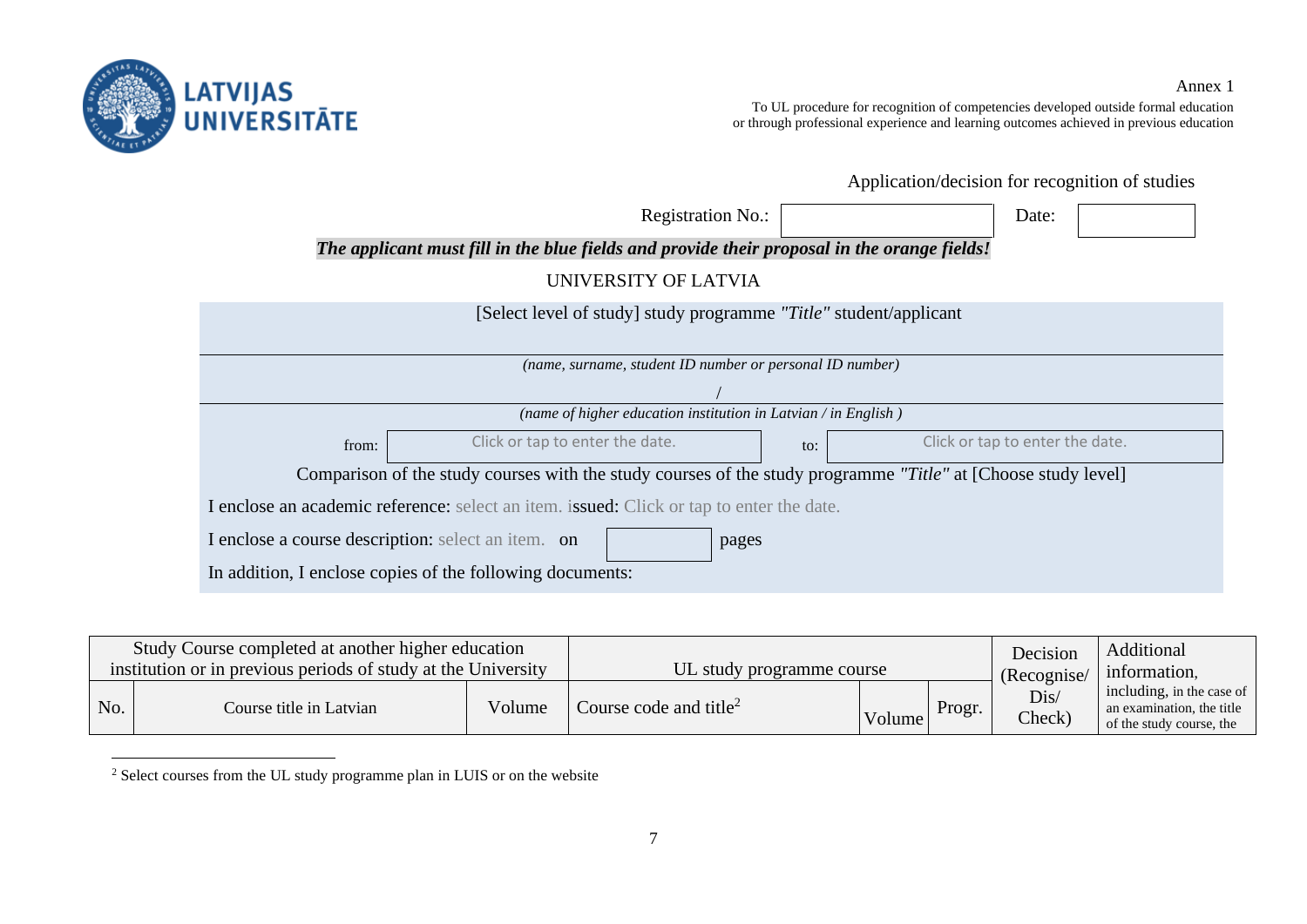|    | Course title in English | ${\bf CP}$ | <b>ECTS</b> | CP | Part<br>(A/B/C) | code, the examination<br>requirements and the<br>deadline by which the<br>examination must be<br>taken, or the condition if<br>the decision is<br>conditional, or the<br>reasons for the decision<br>if the decision is<br>negative |
|----|-------------------------|------------|-------------|----|-----------------|-------------------------------------------------------------------------------------------------------------------------------------------------------------------------------------------------------------------------------------|
| 1. |                         |            |             |    |                 |                                                                                                                                                                                                                                     |
| 2. |                         |            |             |    |                 |                                                                                                                                                                                                                                     |
| 3. |                         |            |             |    |                 |                                                                                                                                                                                                                                     |
| 4. |                         |            |             |    |                 |                                                                                                                                                                                                                                     |
| 5. |                         |            |             |    |                 |                                                                                                                                                                                                                                     |
| 6. |                         |            |             |    |                 |                                                                                                                                                                                                                                     |

\* *Add as many rows as courses to be recognised*

| I certify the accuracy of the information<br>provided and request that the study course be<br>recognised.<br>Signature: |                                                                                   | Click or tap to enter the date.                          |
|-------------------------------------------------------------------------------------------------------------------------|-----------------------------------------------------------------------------------|----------------------------------------------------------|
| I would like to receive a recognition decision:                                                                         | by email:<br>$\Box$ to the official electronic<br>address:<br>in person at the UL | Specify your email<br>Enter your official e-mail address |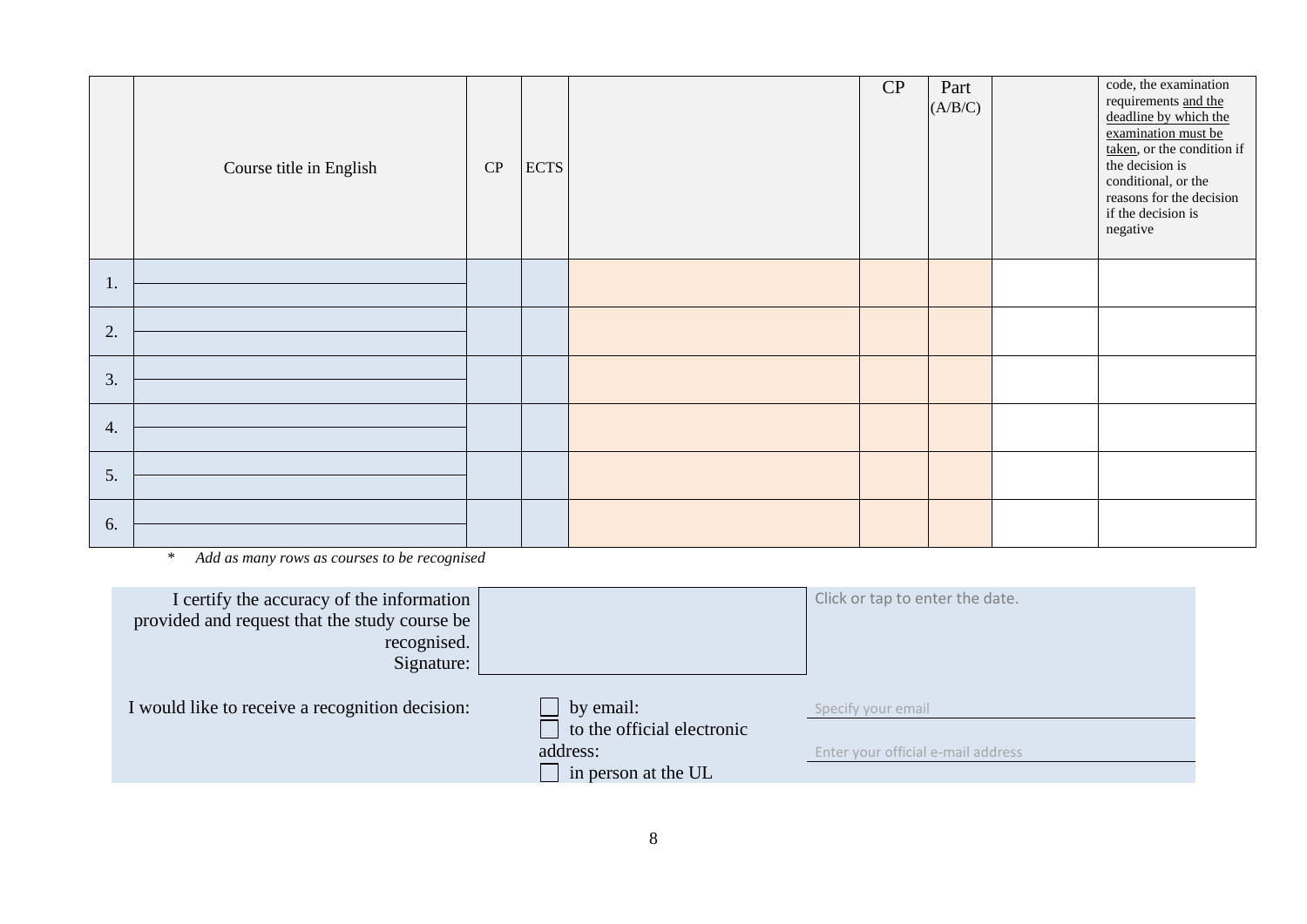|                                       |                                          | by post                         | Give your address |               |  |
|---------------------------------------|------------------------------------------|---------------------------------|-------------------|---------------|--|
|                                       |                                          |                                 |                   |               |  |
| Total credit<br>points:               |                                          | Fee for recognition of studies, |                   | amount in EUR |  |
| Sum of words:                         |                                          |                                 |                   |               |  |
|                                       |                                          |                                 |                   |               |  |
| Signature                             | Transcript                               | Date                            |                   |               |  |
|                                       | The documents were accepted and checked: |                                 |                   |               |  |
| Select an item.                       |                                          |                                 |                   |               |  |
|                                       | Signature                                | Transcript                      |                   | Date          |  |
| The recognition decision was adopted: |                                          |                                 |                   |               |  |

In accordance with Section 26 (8) of the Law on Higher Education Institutions, within one month from the date of receipt of the decision, the staff of the *University of Latvia may appeal the decision to the Academic Arbitration Court of the University of Latvia. Pursuant to Section 26(9) of the Higher Education Law, persons who are not members of the staff of the University of Latvia may appeal the decision to the Rector of the University of Latvia within one month from the date of receipt of the decision.*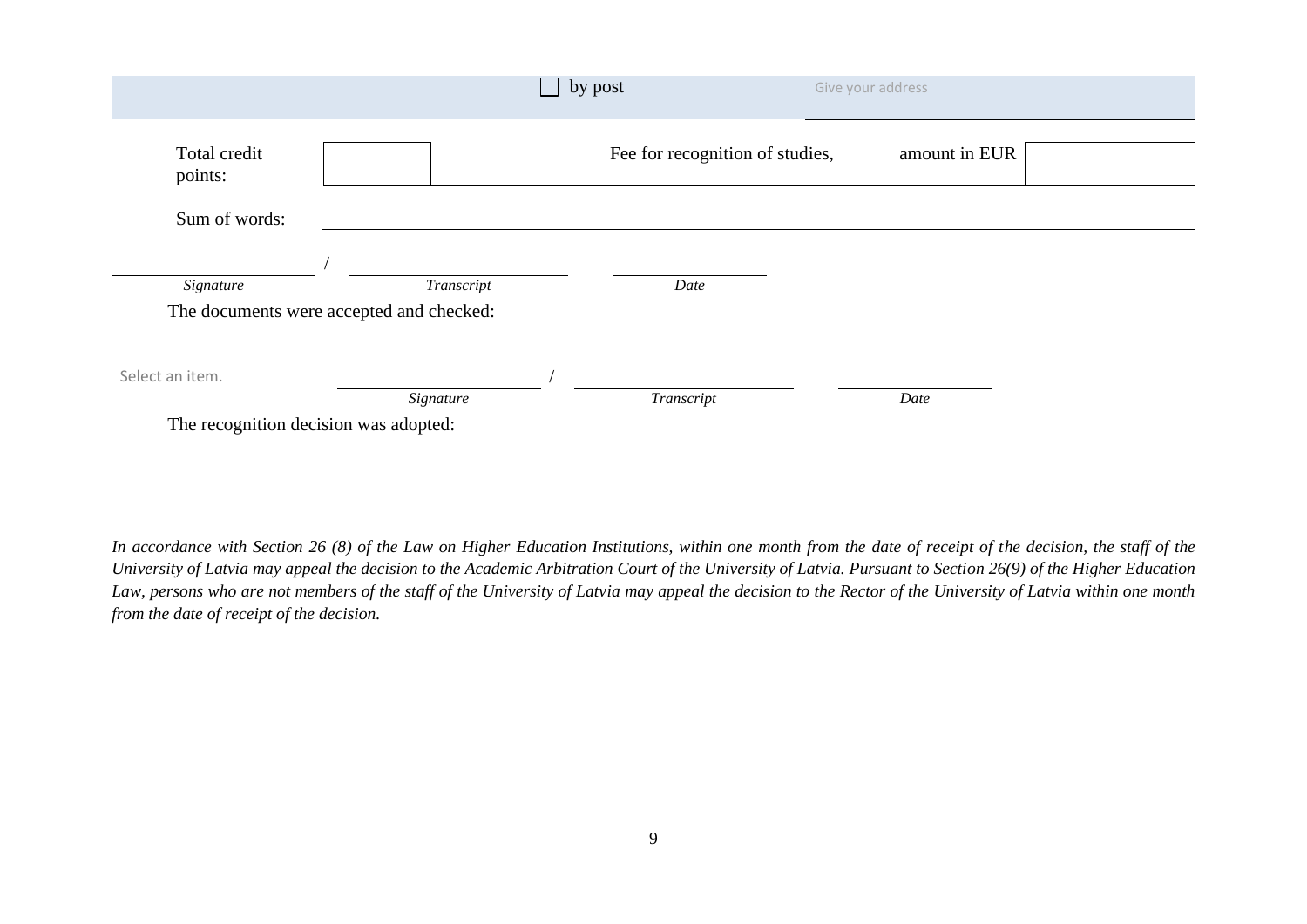Application form for recognition of competencies acquired outside formal education or through professional experience and learning outcomes achieved in previous education



# **APPLICATION**

Recognition of competencies acquired outside formal education or through professional experience and of learning outcomes achieved in previous education

| Registration No.:                                                          |                                                                             | Date:                                                                                                                                    |  |  |  |  |
|----------------------------------------------------------------------------|-----------------------------------------------------------------------------|------------------------------------------------------------------------------------------------------------------------------------------|--|--|--|--|
| Reģistrācijas Nr.:                                                         |                                                                             | Datums:<br>datums, mēnesis, gads                                                                                                         |  |  |  |  |
| Fill in the blue fields, save in PDF format, electronically sign and email |                                                                             |                                                                                                                                          |  |  |  |  |
|                                                                            |                                                                             | or print, sign and submit on paper!                                                                                                      |  |  |  |  |
|                                                                            |                                                                             |                                                                                                                                          |  |  |  |  |
| ID number:                                                                 |                                                                             |                                                                                                                                          |  |  |  |  |
| Surname:                                                                   |                                                                             |                                                                                                                                          |  |  |  |  |
| First name:                                                                |                                                                             |                                                                                                                                          |  |  |  |  |
| Gender:                                                                    | Male<br>Female                                                              | Date of birth:                                                                                                                           |  |  |  |  |
| PLACE OF RESIDENCE                                                         | Index:                                                                      |                                                                                                                                          |  |  |  |  |
| street, house, apartment:                                                  |                                                                             |                                                                                                                                          |  |  |  |  |
| town, rural territory, village:                                            |                                                                             |                                                                                                                                          |  |  |  |  |
| municipality, country:                                                     |                                                                             |                                                                                                                                          |  |  |  |  |
| mobile phone number:                                                       |                                                                             |                                                                                                                                          |  |  |  |  |
| e-mail address:                                                            |                                                                             |                                                                                                                                          |  |  |  |  |
| official electronic address:                                               |                                                                             |                                                                                                                                          |  |  |  |  |
|                                                                            |                                                                             |                                                                                                                                          |  |  |  |  |
|                                                                            |                                                                             | <b>PLEASE RECOGNIZE/CREDIT</b>                                                                                                           |  |  |  |  |
|                                                                            | learning outcomes achieved in previous education                            |                                                                                                                                          |  |  |  |  |
|                                                                            | knowledge, skills and competencies acquired outside formal education        |                                                                                                                                          |  |  |  |  |
|                                                                            | knowledge, skills and competencies acquired through professional experience |                                                                                                                                          |  |  |  |  |
|                                                                            |                                                                             |                                                                                                                                          |  |  |  |  |
| Obtained in the period from:                                               |                                                                             | to:                                                                                                                                      |  |  |  |  |
| experience was acquired:                                                   |                                                                             | Place and name of the educational institution where the programme was acquired, name of the programme, or institution where professional |  |  |  |  |
|                                                                            | in Latvian:                                                                 | in English                                                                                                                               |  |  |  |  |
|                                                                            |                                                                             |                                                                                                                                          |  |  |  |  |
|                                                                            |                                                                             |                                                                                                                                          |  |  |  |  |
|                                                                            |                                                                             |                                                                                                                                          |  |  |  |  |
|                                                                            |                                                                             |                                                                                                                                          |  |  |  |  |
|                                                                            |                                                                             |                                                                                                                                          |  |  |  |  |
| Type of educational programme:                                             | <b>Continuing education</b>                                                 | Vocational secondary education<br><b>Professional upskilling</b>                                                                         |  |  |  |  |
| First-level professional higher education                                  |                                                                             | Second-level professional higher education                                                                                               |  |  |  |  |
|                                                                            | <b>Academic Bachelor's studies</b>                                          | <b>Professional Bachelor's studies</b>                                                                                                   |  |  |  |  |
| <b>Academic Master's studies</b>                                           | <b>Professional Master's studies</b>                                        | doctoral studies<br>residency                                                                                                            |  |  |  |  |
|                                                                            |                                                                             | continued on next page                                                                                                                   |  |  |  |  |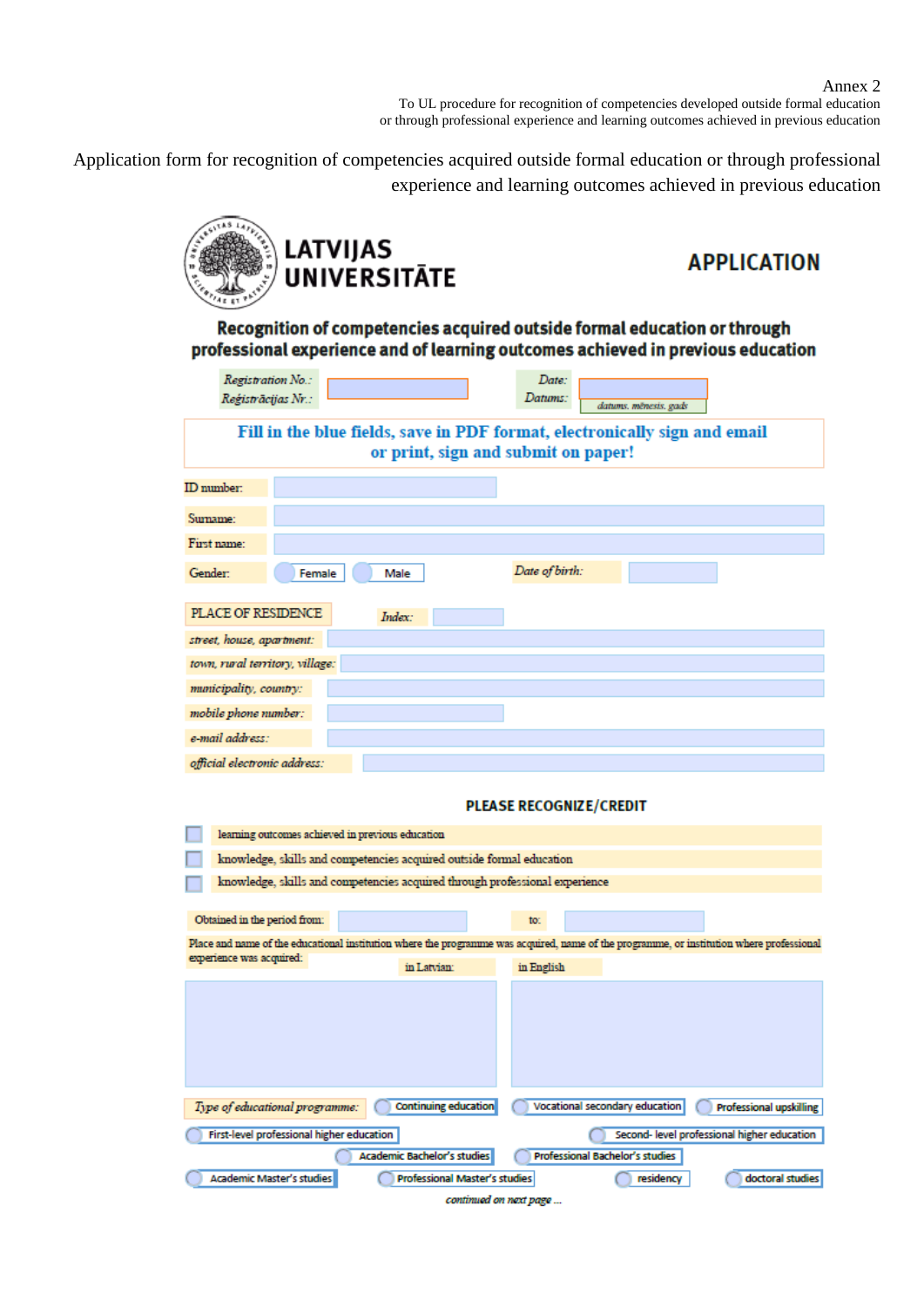| Acquired knowledge, skills and competencies and learning outcomes achieved in previous education:                              |                                                                                                                                                                                                                  |                       |
|--------------------------------------------------------------------------------------------------------------------------------|------------------------------------------------------------------------------------------------------------------------------------------------------------------------------------------------------------------|-----------------------|
|                                                                                                                                |                                                                                                                                                                                                                  |                       |
|                                                                                                                                |                                                                                                                                                                                                                  |                       |
|                                                                                                                                |                                                                                                                                                                                                                  |                       |
|                                                                                                                                |                                                                                                                                                                                                                  |                       |
|                                                                                                                                |                                                                                                                                                                                                                  |                       |
|                                                                                                                                |                                                                                                                                                                                                                  |                       |
| Purpose of recognition:                                                                                                        |                                                                                                                                                                                                                  |                       |
|                                                                                                                                |                                                                                                                                                                                                                  |                       |
|                                                                                                                                |                                                                                                                                                                                                                  |                       |
| Substantiation of the compliance of the achieved outcomes with the requirements of the respective study programme or its part: |                                                                                                                                                                                                                  |                       |
|                                                                                                                                |                                                                                                                                                                                                                  |                       |
|                                                                                                                                |                                                                                                                                                                                                                  |                       |
|                                                                                                                                |                                                                                                                                                                                                                  |                       |
|                                                                                                                                |                                                                                                                                                                                                                  |                       |
| I SEEK RECOGNITION OF THE ACHIEVED OUTCOMES within - Name and type of the study programme:                                     |                                                                                                                                                                                                                  |                       |
|                                                                                                                                |                                                                                                                                                                                                                  |                       |
|                                                                                                                                |                                                                                                                                                                                                                  |                       |
| Course Code<br>Course Title                                                                                                    |                                                                                                                                                                                                                  | Credits               |
|                                                                                                                                |                                                                                                                                                                                                                  |                       |
|                                                                                                                                |                                                                                                                                                                                                                  |                       |
| Document title<br>Date of issue                                                                                                | The document attesting                                                                                                                                                                                           |                       |
|                                                                                                                                |                                                                                                                                                                                                                  |                       |
|                                                                                                                                |                                                                                                                                                                                                                  |                       |
|                                                                                                                                |                                                                                                                                                                                                                  |                       |
|                                                                                                                                |                                                                                                                                                                                                                  |                       |
|                                                                                                                                | Where additional documents are to be enclosed, a list of documents on a separate page shall be provided alongside the application                                                                                |                       |
| I would like to receive a recognition decision:                                                                                |                                                                                                                                                                                                                  |                       |
| To the Official Electronic Address<br>By e-mail                                                                                | Arriving in person at the University of Latvia                                                                                                                                                                   | By post               |
| I hereby consent to the processing of my personal data for the provision and administration of the study process at            |                                                                                                                                                                                                                  |                       |
|                                                                                                                                | the University of Latvia, for statistical purposes and for the creation of an archive fund.<br>I hereby certify that I have read the procedure for recognition of competencies acquired outside formal education |                       |
|                                                                                                                                | or through professional experience and learning outcomes achieved in previous education                                                                                                                          |                       |
| I hereby certify that the information provided in                                                                              |                                                                                                                                                                                                                  |                       |
| this form is complete, true and correct to the best<br>of my knowledge:                                                        | Signature                                                                                                                                                                                                        | date. month. year     |
| Total credit points:                                                                                                           | Amount in digits:<br>Fee for recognition of study courses:                                                                                                                                                       |                       |
| Amount in words:                                                                                                               |                                                                                                                                                                                                                  |                       |
|                                                                                                                                |                                                                                                                                                                                                                  |                       |
| The documents were accepted and checked by:<br>Dokumentus pieņēma un pārbaudīja:                                               | Vards Uzvards                                                                                                                                                                                                    | datums. mēnesis. gads |
|                                                                                                                                |                                                                                                                                                                                                                  |                       |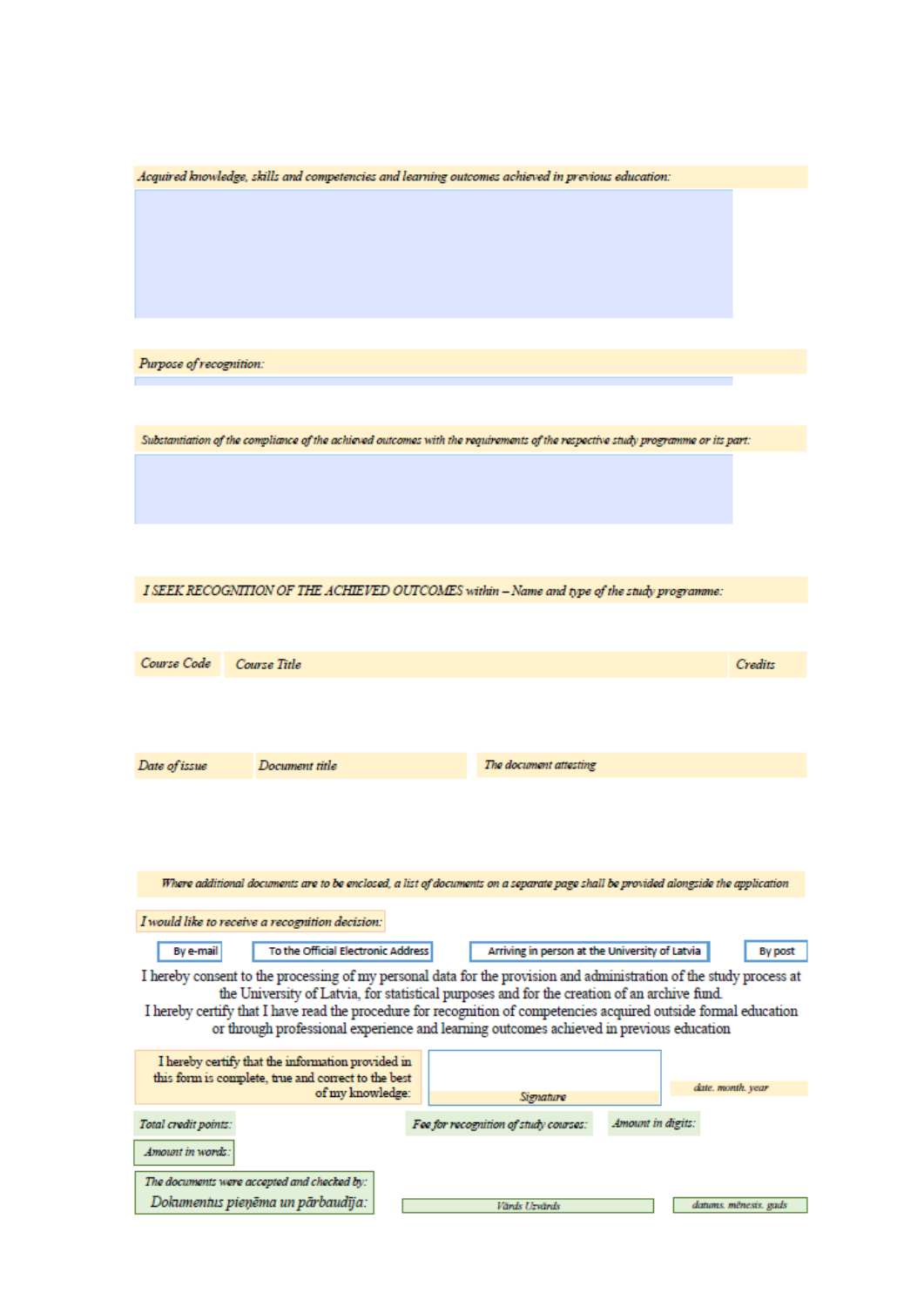

Annex 3

To UL procedure for recognition of competencies developed outside formal education or through professional experience and learning outcomes achieved in previous education

Template for the Decision of Committee for recognition of competencies acquired outside formal education or through professional experience and learning outcomes achieved in previous education

### DECISION

### of

### UNIVERSITY OF LATVIA COMMITTEE FOR RECOGNITION OF COMPETENCIES ACQUIRED OUTSIDE FORMAL EDUCATION OR THROUGH PROFESSIONAL EXPERIENCE AND LEARNING OUTCOMES ACHIEVED IN PREVIOUS EDUCATION

 $Riga, \_\_\_$ , 20 $\_\_\_\_\_\_\_\_\_\_\_\_\_\_\_\_\_\_$ 

For the assessment of competencies acquired outside formal education or through professional experience and learning outcomes achieved in previous education

Faculty: Faculty of Social Sciences

Thematic domain: social sciences - information and communication sciences

The Committee, having examined the application of *Name, Surname*, ID for recognition of learning outcomes achieved in previous education  $\Box$  and non-formal education

(educational establishment)

or

through professional experience \_\_\_\_\_\_\_\_\_\_\_\_\_\_\_\_\_\_\_\_\_\_\_\_\_\_\_\_\_\_\_\_\_\_\_\_\_\_\_\_\_\_\_\_\_\_\_\_\_\_

(institution where professional experience or non-formal education was acquired) by the contract of the contract of the contract of the study programme;  $\mathbf{S}$ (name of study programme)

having examined the submitted documents, in accordance with the criteria stipulated in Cabinet of Ministers Regulations (Regulations No 505 of 14.08.2018.), and University of Latvia Procedure for recognition of competencies acquired outside formal education or through professional experience and learning outcomes achieved in previous education as well as recognition and alignment of academic activity (approved by the Senate Decision No 2-3/86 of 28.06.2021.) based on the decision of the Committee No. \_\_\_\_ of \_\_\_. \_\_.20 and the results<sup>3</sup> of the examination of  $\_\_\_\_\_\_2$ . 20,  $\_\_\_\_\_\_2$ . etc.,

### DECIDED:

1. **to recognise the** following competencies and learning outcomes acquired outside formal education or through professional experience:

|                | Competencies acquired outside formal education or<br>through professional experience and learning<br>outcomes achieved in previous education | UL study programme course                         |                |
|----------------|----------------------------------------------------------------------------------------------------------------------------------------------|---------------------------------------------------|----------------|
| N <sub>o</sub> | Course title and length (CP/ECTS/hr) or<br>type and duration (period) of professional<br>experience                                          | Title of study module or<br>Course code and title | Volume<br>(CP) |

<sup>&</sup>lt;sup>3</sup> To be completed if the validation board has previously decided that an examination is necessary.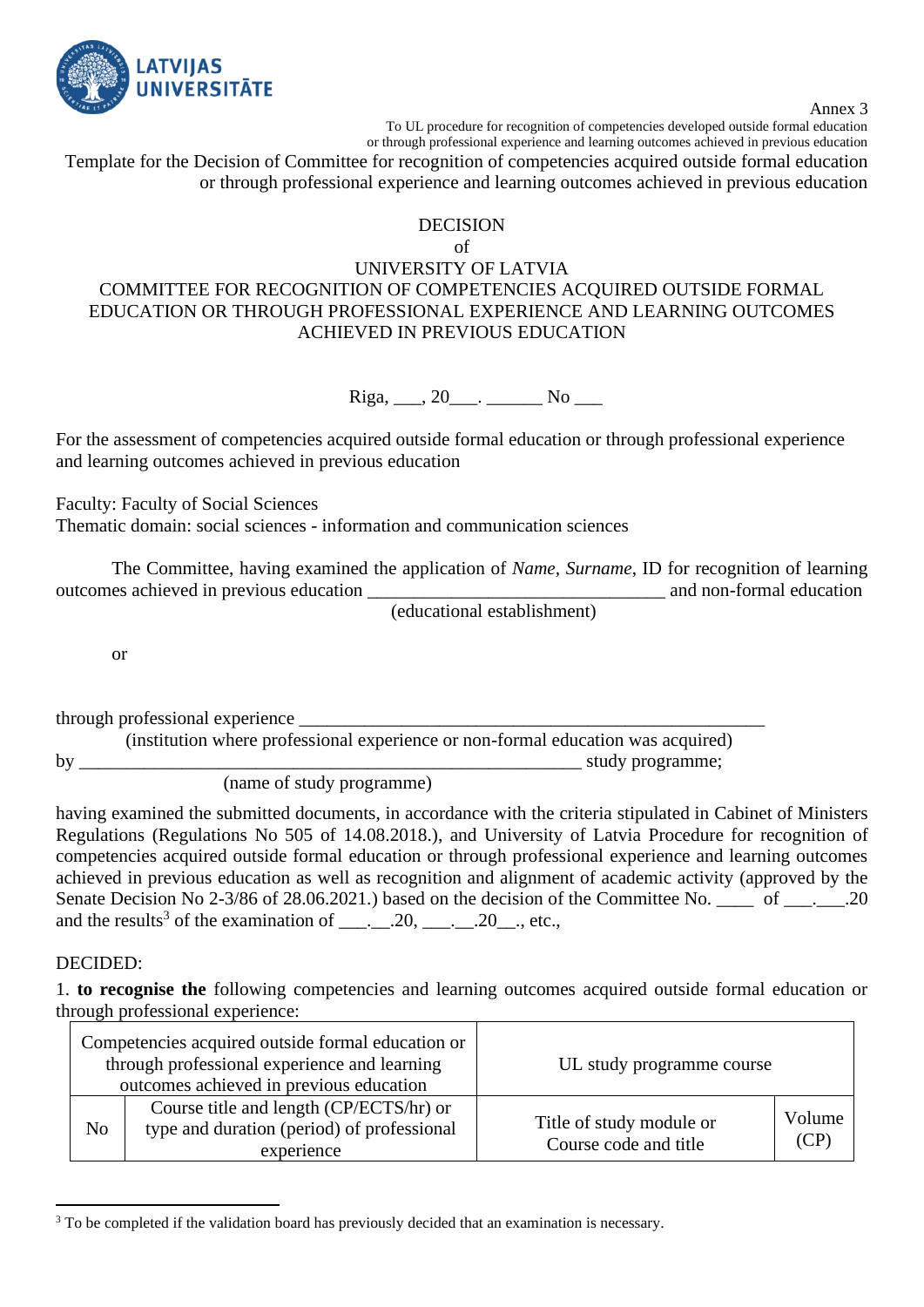| <u>.</u> |  |  |
|----------|--|--|
|          |  |  |

2. **disregard** the following competences acquired outside formal education or through professional experience and learning outcomes achieved in previous education:

|                | Competences acquired outside formal education or<br>in professional experience and learning outcomes<br>achieved in previous education | <b>Background</b> |
|----------------|----------------------------------------------------------------------------------------------------------------------------------------|-------------------|
| N <sub>o</sub> | Course title and length (CP/ECTS/hr) or<br>type and duration (period) of professional<br>experience                                    |                   |
|                |                                                                                                                                        |                   |
| 2.             |                                                                                                                                        |                   |
| 3.             |                                                                                                                                        |                   |
| 4.             |                                                                                                                                        |                   |

### 3. To set the following **tests** (examinations):

| Competences acquired outside formal education or<br>in professional experience and learning outcomes<br>achieved in previous education |                                                                                                     | The course of study in which the examination<br>is to be taken  |                |  |
|----------------------------------------------------------------------------------------------------------------------------------------|-----------------------------------------------------------------------------------------------------|-----------------------------------------------------------------|----------------|--|
| N <sub>o</sub>                                                                                                                         | Course title and length (CP/ECTS/hr) or<br>type and duration (period) of professional<br>experience | Course code and title, examination<br>requirements <sup>4</sup> | Volume<br>(CP) |  |
| 1.                                                                                                                                     |                                                                                                     |                                                                 |                |  |
|                                                                                                                                        |                                                                                                     |                                                                 |                |  |

4. in accordance with Section 26 (8) of Higher Education Law, the decision may be appealed by the staff of the University of Latvia to the Academic Arbitration Court of the University of Latvia within one month from the date of receipt of the decision. Pursuant to Section 26(9) of the Higher Education Law, persons who are not members of the staff of the University of Latvia may appeal the decision to the Rector of the University of Latvia within one month from the date of receipt of the decision.

Signatures and their transcriptions:

| Chairperson: |           |            |
|--------------|-----------|------------|
|              | Signature | Transcript |
| Secretary:   |           |            |
|              | Signature | Transcript |

<sup>&</sup>lt;sup>4</sup> The examination requirements shall be indicated if the assessment board has decided that the applicant is to sit an examination on part of the requirements set out in the course description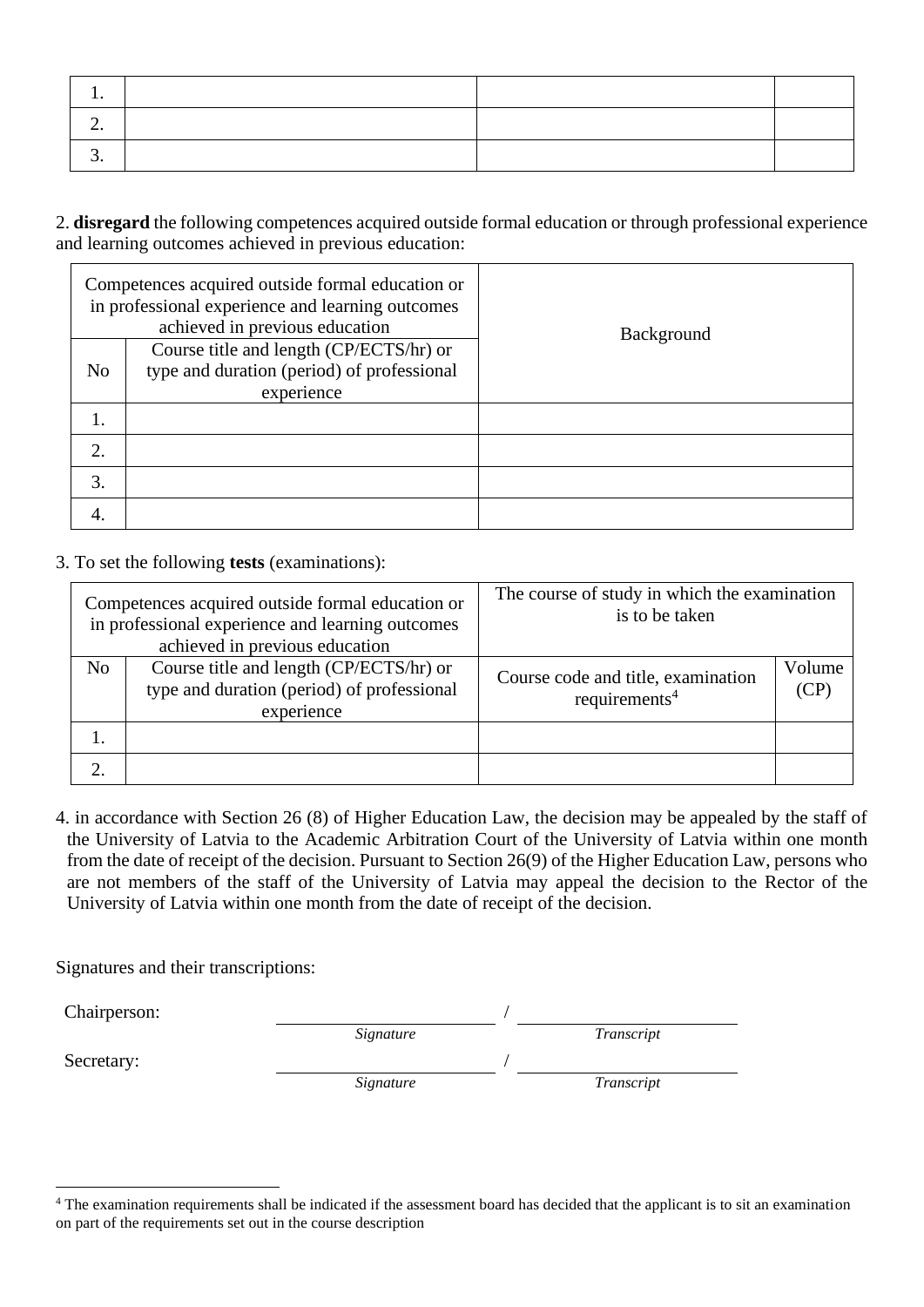

Annex 4 To UL procedure for recognition of competencies developed outside formal education or through professional experience and learning outcomes achieved in previous education

An opinion on the relevance of the applicant's knowledge, skills and competence to the learning outcomes of the course

## UNIVERSITY of LATVIA OPINION

on the relevance of the Applicant's knowledge, skills and competencies to the planned outcomes of the course

Riga, \_\_\_\_.\_\_\_\_.20\_\_\_\_\_

On the basis of the Decision No.  $\qquad$  of the Faculty of Committee for Assessment and Recognition of competencies developed outside formal education or through professional experience and learning outcomes achieved in previous education in information and communication sciences as of \_\_\_.\_\_\_.20\_\_., the relevance of *Applicant's name, surname, ID* competencies acquired outside formal education or through professional experience and knowledge, skills and competence acquired in previous education for the planned learning outcomes of the study course *Code xxxx Name* has been evaluated.

Examination requirements<sup>5</sup>:

Findings:

Opinion: the knowledge, skills and competence of *the applicant's name and surname* meet/do not meet the planned learning outcomes of the study course *Code xxxxxx Name*.

| Teaching<br>staff/committee: |           |            |  |
|------------------------------|-----------|------------|--|
|                              | Signature | Transcript |  |
|                              |           |            |  |
|                              | Signature | Transcript |  |
|                              |           |            |  |
|                              | Signature | Transcript |  |
|                              |           |            |  |

<sup>5</sup> According to the decision of the Recognition Committee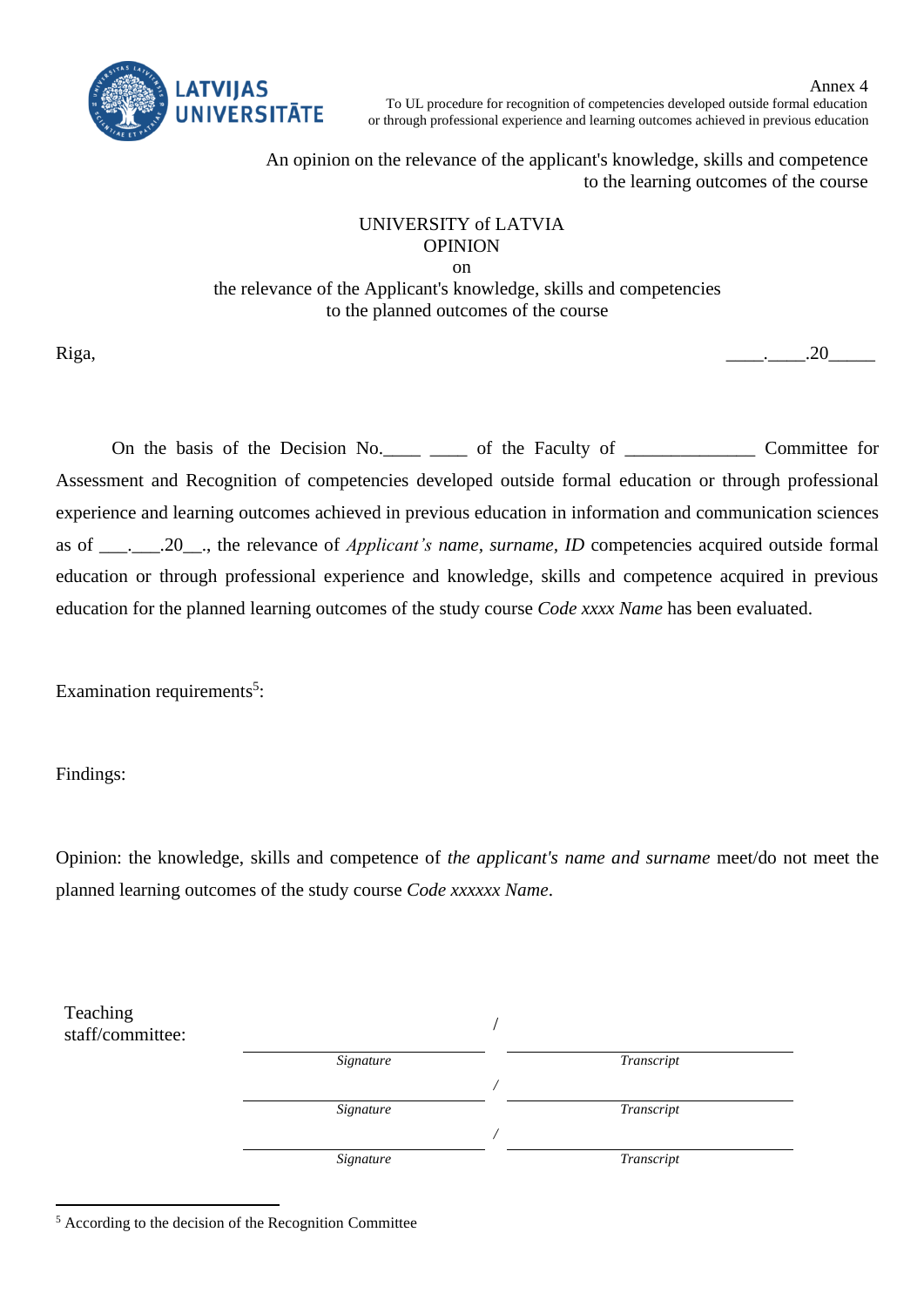

To UL procedure for recognition of competencies developed outside formal education or through professional experience and learning outcomes achieved in previous education

Template for the Minutes of the meeting of the Committee for the

recognition of knowledge and competencies acquired outside formal education or through professional experience

and learning outcomes achieved in previous education

### **NAME OF THE COMMITTEE FOR THE ASSESSMENT AND RECOGNITION OF COMPETENCIES ACQUIRED OUTSIDE FORMAL EDUCATION OR THROUGH PROFESSIONAL EXPERIENCE AND LEARNING OUTCOMES ACHIEVED IN PREVIOUS EDUCATION**

### **MINUTES**

| Riga,<br>Date                                         |                                               | No. |
|-------------------------------------------------------|-----------------------------------------------|-----|
|                                                       |                                               |     |
|                                                       |                                               |     |
| The sitting begins at ______                          |                                               |     |
|                                                       |                                               |     |
|                                                       |                                               |     |
| Councillors present: / Position, first name, surname/ |                                               |     |
|                                                       |                                               |     |
| Agenda:                                               |                                               |     |
| 1. On                                                 |                                               |     |
|                                                       |                                               |     |
|                                                       |                                               |     |
|                                                       |                                               |     |
|                                                       | $\mathfrak{1}.$                               |     |
|                                                       | Reported:                                     |     |
|                                                       | (If the report is long, it should be annexed) |     |
|                                                       |                                               |     |
| (Position, name, surname)                             |                                               |     |
|                                                       |                                               |     |
|                                                       |                                               |     |
| Decided:                                              |                                               |     |